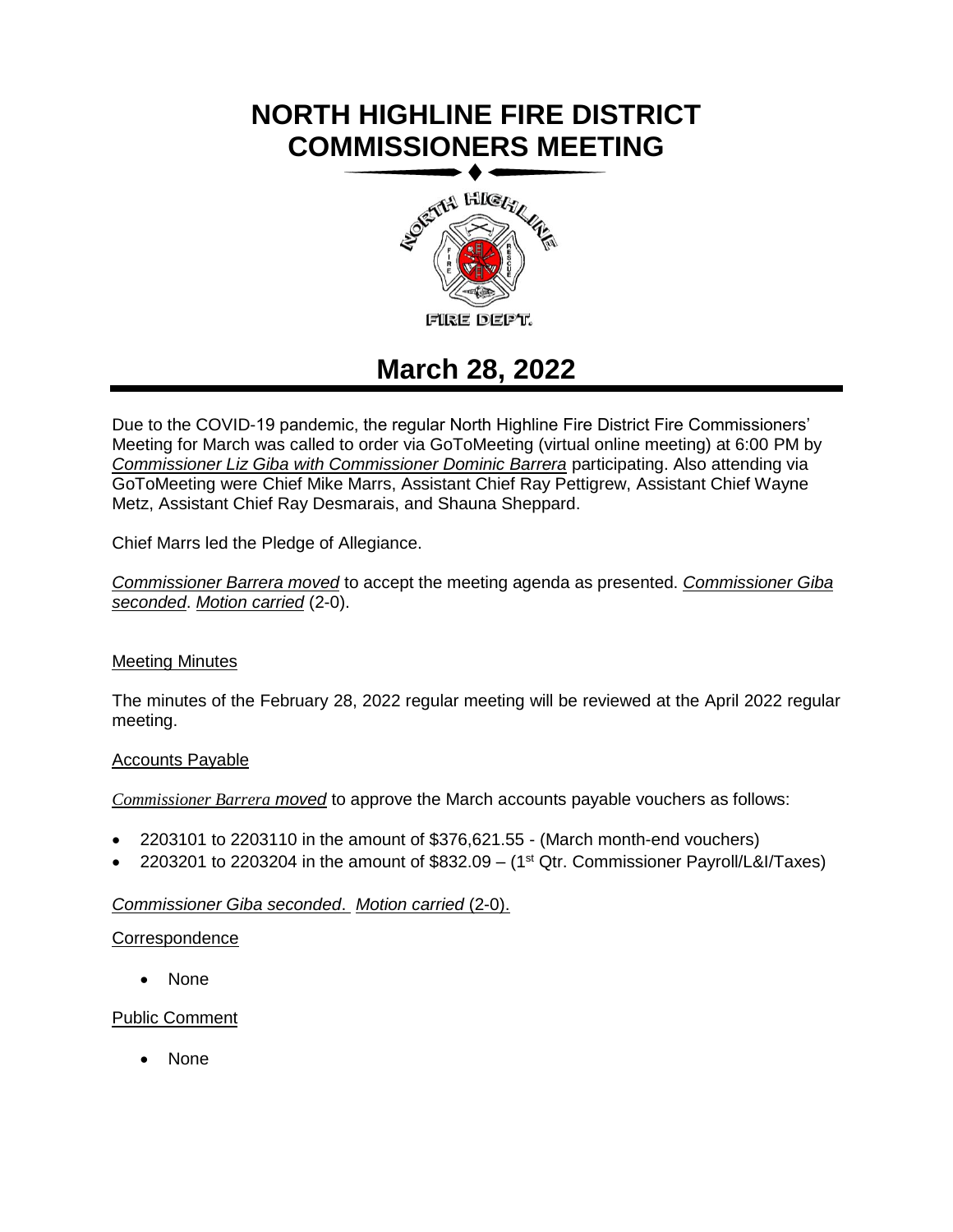#### Commissioners' Report

• Commissioner Giba reported that the North Highline Unincorporated Council (NHUAC) will continue the discussion on the Subarea Plan next week, after Executive Constantine sends his proposal to the King County Council. Councilman Joe McDermott and Chief Marrs will participate. Commissioner Giba thanked Chief Marrs for his participation.

#### IAFF Local #1461

• None

# Financial Reports

The Board received copies of the March 2022 Treasurer's and Cash Flow Reports. All is tracking well.

# Chief's Report

# Chief Marrs reported on the following:

- the same as originally proposed. The meeting room will be used for temporary dorm • Station 18 Remodel Update – Brian Snure has reviewed the architectural contract. After doing some research, including a discussion with Commissioner Sitterly of King County Fire District #2, Chief Marrs believes the \$67,000 fee for architectural services is reasonable. He called attention to the preliminary floor design and noted that it remains facilities during the remodel which will add a new restroom off the existing meeting room.
- Amateur Radio Antenna Locations The Highline Amateur Radio Group received a \$150K grant to add HAM radio communications at all four stations. The new equipment will provide us with emergency radio communications. The map outlining its placement is filed with the meeting minutes.
- COVID-19 BA-2 Variant Update 28% of all COVID cases in Washington state are the new BA-2 Variant and 0% are of the Delta Variant and 72% is the Omicron Variant. The BA-2 is the most contagious. There is concern that another spike in cases may happen in the fall.
- Pizza Hut Fire Last week's fire at the White Center Pizza Hut caused significant electrical damage. Pizza Hut will be closed for an undetermined amount of time. Commissioner Giba asked if it was an accidental or intentionally set fire. Assistant Chief Pettigrew replied that it was intentionally set from the outside of the building near the electrical system. He also said there were no cameras to add information.
- Fatality Fire Across from Seola Gardens The fire occurred in early March. The fatality was an adult male whose two juvenile sons escaped uninjured. Chief Marrs stated that this is reminder to regularly reinforce the use of working smoke alarms in homes, including rentals, in our community interactions and on social media.
- 2022 Fire Fighter Stair Climb Our team consisted of 17 participants and our firefighters raised just shy of \$20,000 for the Leukemia and Lymphoma Society. Great job to all that climbed and fundraised A special congratulations to Firefighter Harshell who logged the fastest completion time at 17:44 and Firefighter Regnier who raised \$6,301.